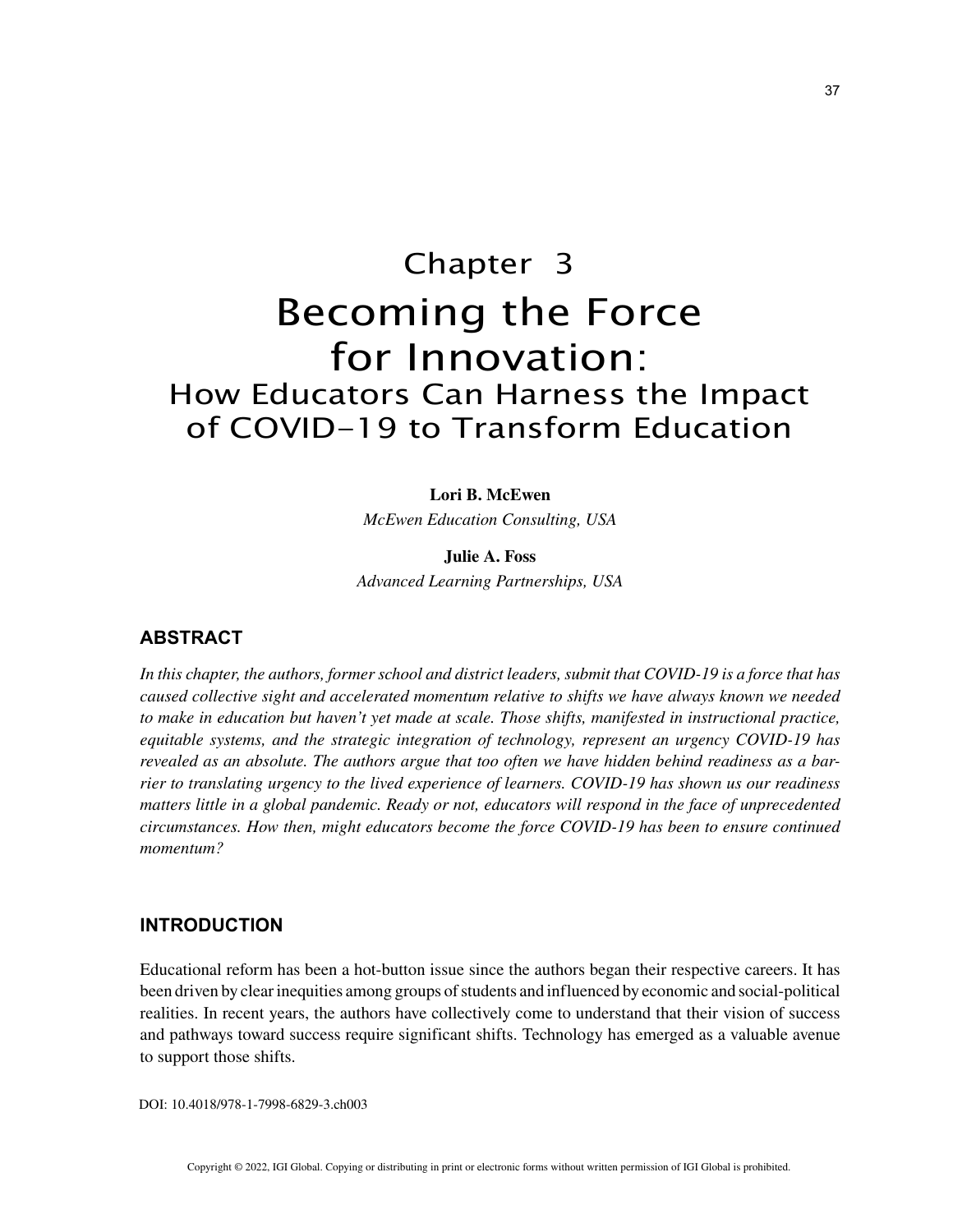Despite these shared understandings, our systems and structures have been slow to adapt. The authors, educational consultants with extensive experience in schools and districts, have faced varied levels of urgency around change. A common refrain from leaders is that they cannot push for too much change too soon as neither teachers nor students are ready to move beyond their comfort zones.

The authors, too, had been operating under the assumption that urgency and readiness were essential conditions to move people and work forward. In fact, Covid-19 has shown that urgency is not a condition but an absolute. Waiting for readiness is no more than false idolatry.

Lessons from physics offer insight into whether Covid-19 will be a true catalyst for change or another cosmetic fix to the educational facade. Newton's first two laws of motion explain that an object at rest or in motion will stay at rest or in motion unless acted upon by an outside force. In addition, the greater the force, the greater the acceleration (BYJU's, n.d.). As an outside force, Covid-19 shone a holistic light on the importance of our previous dabbling with change. It laid bare the extent to which individual districts could accelerate innovative practice or change course toward more student-centered systems and pedagogies.

This chapter argues that Covid-19 may have been the force needed to cause a sense of urgency and movement toward blended and personalized learning via instruction, equitable systems, and technology. The "forced" nature (whether perceived or actual) of innovation that accompanied Covid-19 has the authors reconsidering their beliefs around urgency and readiness, inspiring them to consider alternative postpandemic recommendations for educational leaders.

## **WHY INNOVATE?**

According to a quote popularly attributed to philosopher and education reformer John Dewey, "If we teach today's students as we taught yesterday's, we rob them of tomorrow." If this was true for Dewey and his like-minded contemporaries almost 100 years ago, it is certainly true today when our rapid advances in technology ensure that many of today's jobs and careers will not exist in the future.

Our world's rapid evolution is artfully, or perhaps alarmingly, illustrated in the viral "Shift Happens" video by Scott McLeod and colleagues (McLeod & Fisch, 2007). The presentation's statistics jolt the viewer into a realization about differences in our students' futures. One of the final slides notes, "We are currently preparing students for jobs and technologies that don't yet exist ... in order to solve problems we don't even know are problems yet."

If McLeod's video (and eventual series of spin-offs) clarified *why* education needed to change, educators like Harvard Professor Tony Wagner showed us *what* students would need to be successful. In *The Global Achievement Gap*, Wagner (2008) identified seven survival skills that children will need for future success. Wagner's skills are echoed by the World Economic Forum's (WEF, 2020) top 10 skills for 2025 found in *The Future of Jobs Report 2020*.